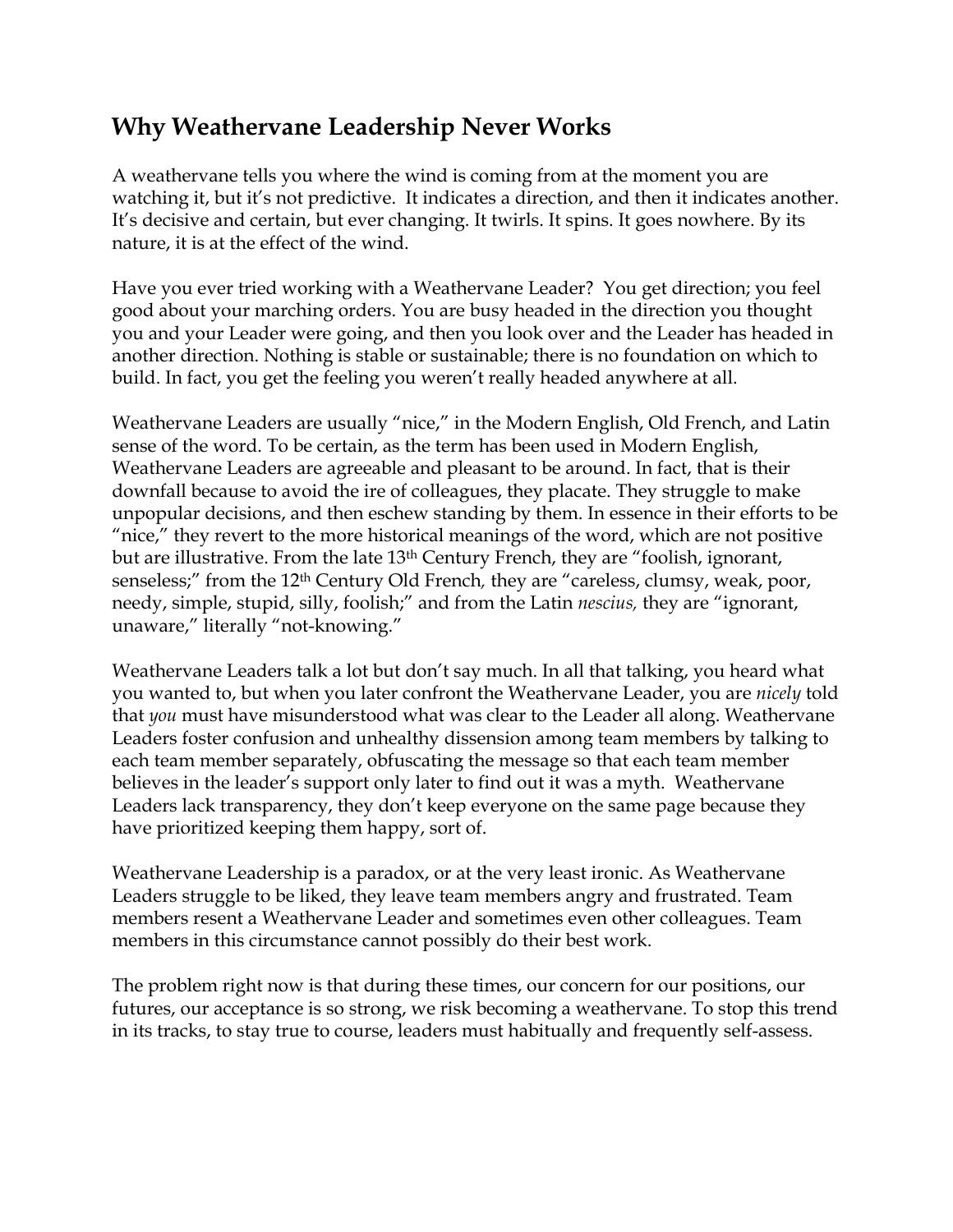## **Guidelights for Staying True to Course**

Extraordinary leaders use these guidelights to remind themselves of what they already know, how to grow, and how they can lead with aplomb.

- **1. Be Humble.** Admit when you've made a mistake, used poor judgement, don't know, or quite simply that you misjudged circumstances. Don't be defensive, blame others, or further obfuscate to avoid looking bad. People usually know what happened and why. When your plan goes awry, use it as an opportunity to build trust by being transparent.
- **2. Be Vulnerable.** Allow yourself to feel vulnerable. Attempts to elude vulnerability result in uncomfortable gymnastics that detract from the focus on success while alienating team members.
- **3. Be Transparent.** Don't allow anxiety about control keep you from sharing information. Team members can't solve problems if they don't have the full picture.
- **4. Embrace "Difficult" Conversations.** Don't avoid "difficult" conversations or sugarcoat bad news. A team can't solve a problem it doesn't acknowledge. Approach every challenge with a problem-solving mindset; by avoiding blame and defensiveness, you transform the "difficult" conversation into a learning opportunity.
- **5. Hold Yourself and Others Accountable.** Make accountability the norm. If a team member is struggling, the discussion about whether the expectations, resources, and skillset are calibrated for success is overdue. Your discussion must examine both your instructions and expectations, and the team member's performance.
- **6. Be Courageous.** Be willing to make hard decisions and own mistakes; you don't tell team members what they want to hear, you tell them the truth.
- **7. Team Members Know What You Think.** Be clear so everyone knows and understands your views, and they are the same. You don't "yes" people, or waste their time avoiding real conversations.
- **8. Be Candid.** Be open, honest, and frank, when giving developmental and performance feedback. Especially during these anxious times, team members need to trust that you will tell them if there's a problem with their performance. This also means eschewing gossip – you won't be tempted to gossip if you are direct and dealing with problems as they arise.
- **9. Don't Take Criticism Personally.** To do your best, you must embrace feedback. Recognize when other's stress triggers their harsh words; both discern and learn notwithstanding the delivery.
- **10. Be Supportive.** Team members can be like jealous siblings, jockeying for position, power, and projects. They can be threatened by change, especially if it appears that another team member is getting his or her "way." Don't play favorites. Support each of them, which means being transparent about what and why. Clarity and support fosters collaboration.
- **11. Listen to Team Members.** Seek out diverse opinions and thoughtfully consider them.